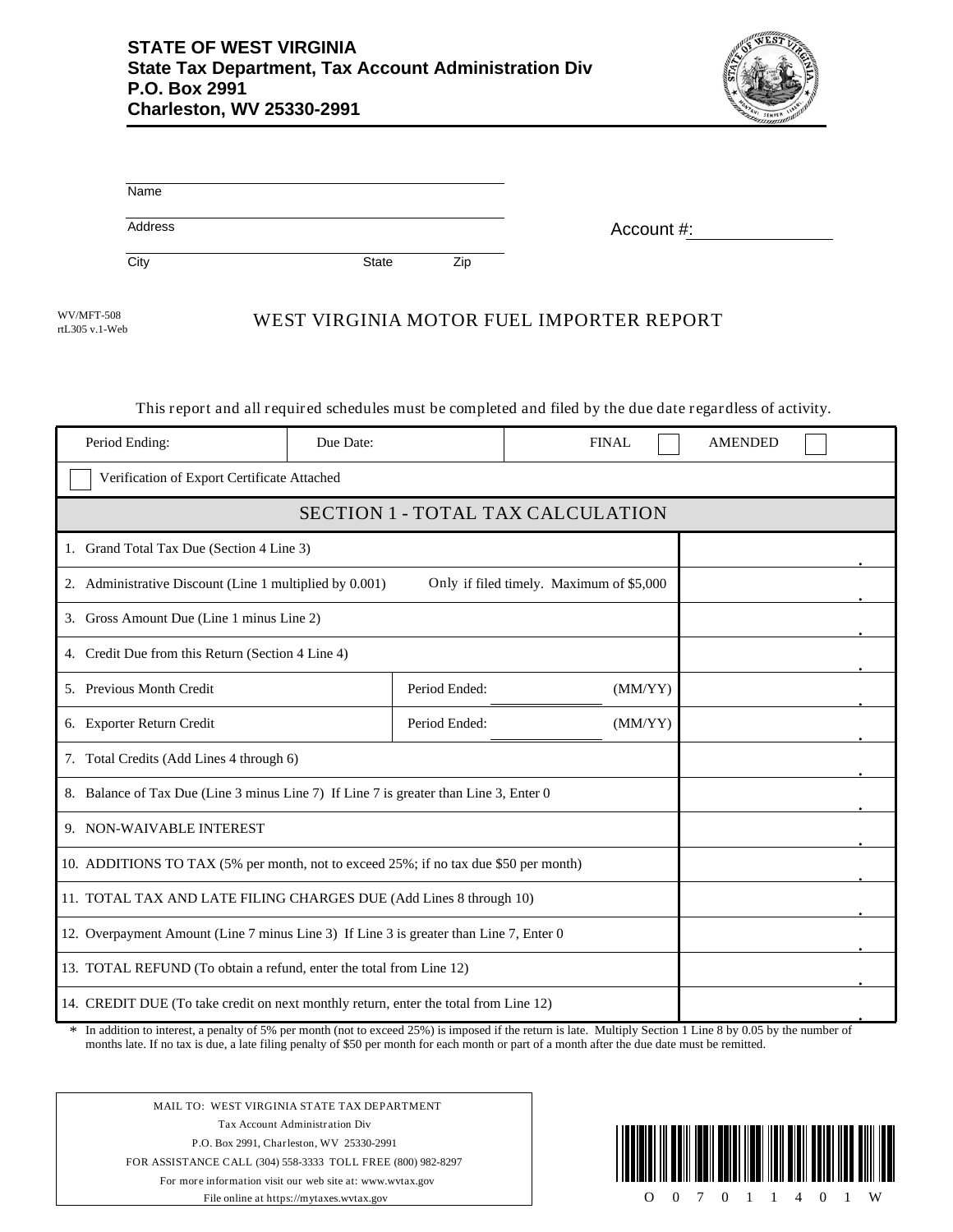| <b>SECTION 2 - TAX DUE CALCULATION</b>                                                     |                      |             |                        |                        |  |
|--------------------------------------------------------------------------------------------|----------------------|-------------|------------------------|------------------------|--|
| Report in whole gallons                                                                    | Gasoline             | Gasohol     | Undyed Diesel/Kerosene | Compressed Natural Gas |  |
| <b>Total Unpaid Receipts</b><br>(Schedule 2)                                               | $00\,$               | 00          | 00                     | $00\,$                 |  |
| Diversions into WV<br>$\overline{\mathcal{L}}$<br>(Schedule 11)                            | $00\,$               | 00          | $00\,$                 | $00\,$                 |  |
| <b>Total Taxable Gallons</b><br>3.<br>(Line 1 plus Line 2)                                 | 00                   | $00\,$      | $00\,$                 | $00\,$                 |  |
| 4. Tax Rate                                                                                | 0.3460               | 0.3460      | 0.3460                 | 0.2400                 |  |
| Tax Due<br>5.<br>(Line 3 times Line 4)                                                     |                      |             |                        |                        |  |
| Report in whole gallons                                                                    | Dyed Diesel/Kerosene | Propane/LPG | <b>Aviation Fuel</b>   | Natural Gas/LNG/Other  |  |
| <b>Total Unpaid Receipts</b><br>6.<br>(Schedule 2)                                         | 00                   | 00          | $00\,$                 | 00                     |  |
| Diversions into WV<br>(Schedule 11)                                                        | $00\,$               | 00          | $00\,$                 | 0 <sup>0</sup>         |  |
| <b>Total Taxable Gallons</b><br>8.<br>(Line 6 plus Line 7)                                 | $00\,$               | 00          | $00\,$                 | 00 <sup>0</sup>        |  |
| 9. Tax Rate                                                                                | 0.1410               | 0.0610      | 0.1410                 | *Enter tax rate        |  |
| Tax Due<br>10.<br>(Line 8 times Line 9)                                                    |                      |             |                        |                        |  |
| Exempt Fuel Sold or Used<br>11. for Taxable Purpose                                        |                      | 00          | $00\,$                 |                        |  |
| 12. Flat Rate                                                                              |                      | 0.1500      | 0.2050                 |                        |  |
| 13. $ext{Flat Rate Tax Due}$<br>13. $ext{Cat}$<br>(Line 11 times Line 12)                  |                      |             |                        |                        |  |
| Tax Due<br>14.<br>(Line 10 plus Line 13)                                                   |                      |             |                        |                        |  |
| 15. Total Tax Due (Sum across all columns Line 5 and Line 14) Transfer to Section 4 Line 1 |                      |             |                        |                        |  |

\*Tax rate can be found at www.wvtax.gov